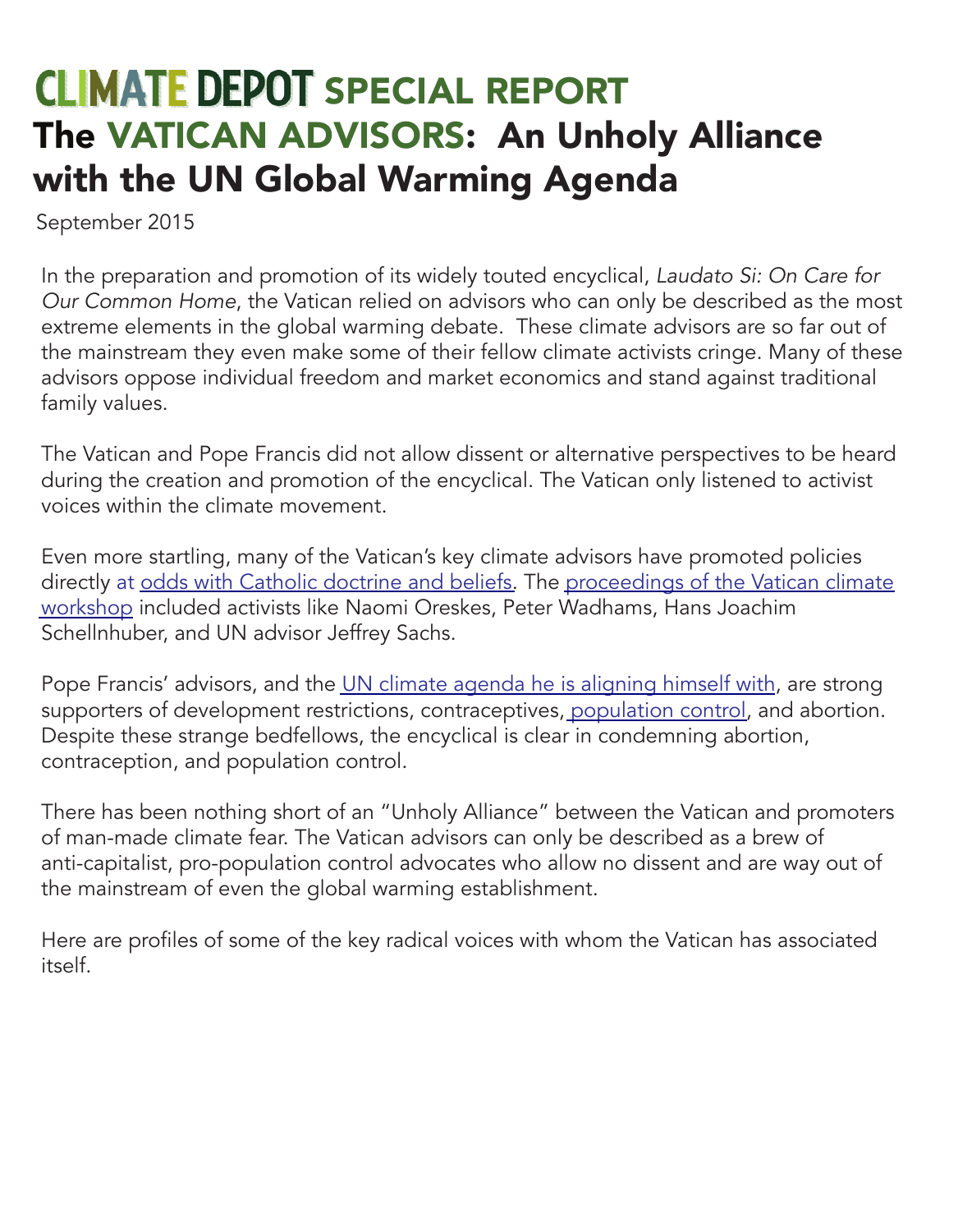

UN Advisor Jeffrey Sachs, a special advisor to UN Secretary General<br>UN Advisor Jeffrey Sachs<br>
Ben Ki meen participated in a 2014 Vatican werkshep o Ban Ki-moon, participated in a 2014 Vatican [workshop](http://www.casinapioiv.va/content/accademia/en/publications/extraseries/sustainable.html) on sustainability as well as in the Vatican summit on climate that took place in April 2015[. Sachs was reportedly](https://www.heartland.org/sites/default/files/liz_yore.pdf) the author of the Pontifical statement, *Climate Change and the Common Good: A Statement of the Problem and the Demand for Transformative Solutions*, issued on April 29, 2015.

> Sachs, who is also the director of The Earth Institute, believes climate skeptics are responsible for the deaths of people due to alleged man-made, global warming driven, extreme storms. Sachs tweeted on November 10, 2014, that ["Climate liars like Rupert Murdoch & the Koch](https://twitter.com/JeffDSachs/status/399595302803369984)  [Brothers have more & more blood on their hands as](https://twitter.com/JeffDSachs/status/399595302803369984)  [climate disasters claim lives across the world."](https://twitter.com/JeffDSachs/status/399595302803369984)

[Sachs is such a devoted salesman for UN "solutions" to](http://www.climatedepot.com/2015/06/24/papal-un-advisor-jeffrey-sachs-weve-got-six-months-to-save-the-world-or-were-all-doomed/)  [global warming that he declared: "We've got six months](http://www.climatedepot.com/2015/06/24/papal-un-advisor-jeffrey-sachs-weve-got-six-months-to-save-the-world-or-were-all-doomed/)  [to save the world or we're all doomed."](http://www.climatedepot.com/2015/06/24/papal-un-advisor-jeffrey-sachs-weve-got-six-months-to-save-the-world-or-were-all-doomed/)

Many of Sachs' views are at odds with Catholic teachings. [Catholic activist Liz Yore](https://www.heartland.org/sites/default/files/liz_yore.pdf) detailed Sachs' view on overpopulation.

*"At a 2007 international lecture, Sachs claimed that 'we are bursting at the seams.' The focus of Sachs' overpopulation mantra is primarily the continent of Africa. He argues that if only poor African countries would just lower their fertility rate, the world and Africa would thrive economically. This fear mongering is nothing new. Sachs is standing on the shoulders of Paul Ehrlich, architect of the*  'sky is falling' deception perpetrated in his 1968 book, The Population Bomb.*"*

Yore concluded: *It is "incomprehensible that the Vatican*  would be duped into thinking that the United Nations and *its Millennium and Sustainable Development goals share common solutions for the world's problems. The Catholic Church welcomes children as a gift from God. The UN Secretary General and Jeffrey Sachs want to limit children."*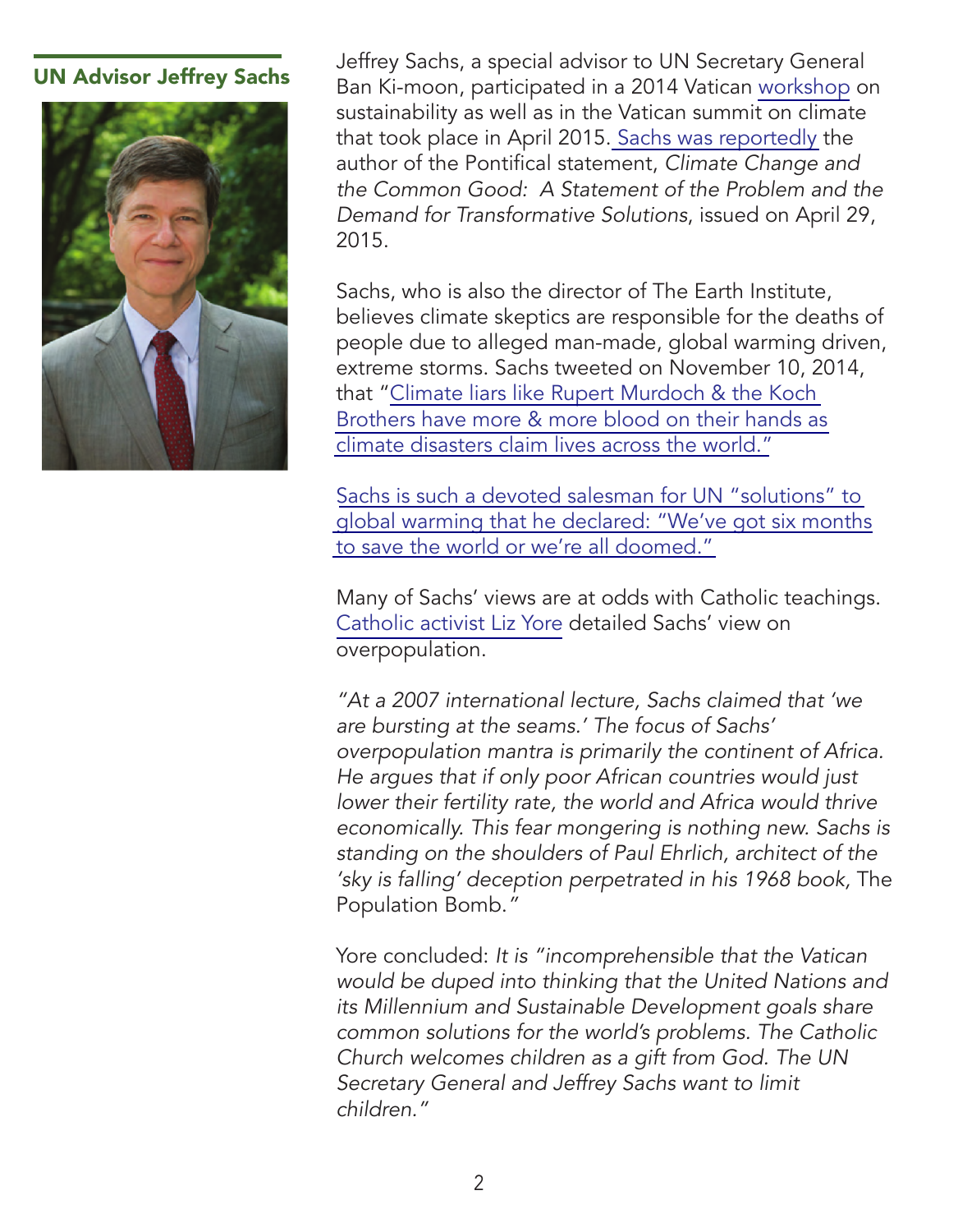In 2009, [Sachs addressed the annual conference of the](http://www.climatedepot.com/2013/11/18/more-anti-science-rants-from-un-advisor-jeffrey-sachs-uses-tornado-outbreak-in-u-s-to-push-global-warming-sachs-weather-tragedy-in-illinois-research-shows-human-induced-warming-is-likely-to-l/)  [Party of European Socialists.](http://www.climatedepot.com/2013/11/18/more-anti-science-rants-from-un-advisor-jeffrey-sachs-uses-tornado-outbreak-in-u-s-to-push-global-warming-sachs-weather-tragedy-in-illinois-research-shows-human-induced-warming-is-likely-to-l/) He described the "profound honor" of addressing the far-Left Party of European Socialists and said they were heirs and leaders of the most successful economic and political system in the world -- Social Democracy. Social equity, environmental sustainability, and fiscal redistribution are the successful elements in managing a just society, Sachs maintained. This is, he argues, in marked contrast to the U.S., whose taxes are too low and where the poor are ignored.

In 2009, in advance of the Copenhagen UN climate meeting, Sachs called for a carbon levy, claiming that millions were suffering because of drought caused by Western-induced climate change. Sachs has advocated for a carbon tax and a financial transactions tax, a global health fund, a global education fund, and a global climate fund. Sachs' Earth Institute at Columbia has included members of an external advisory board such as George Soros and Rajendra Pachauri (former UN IPCC chairman). Soros has funded Sachs via his Open Society Institute.

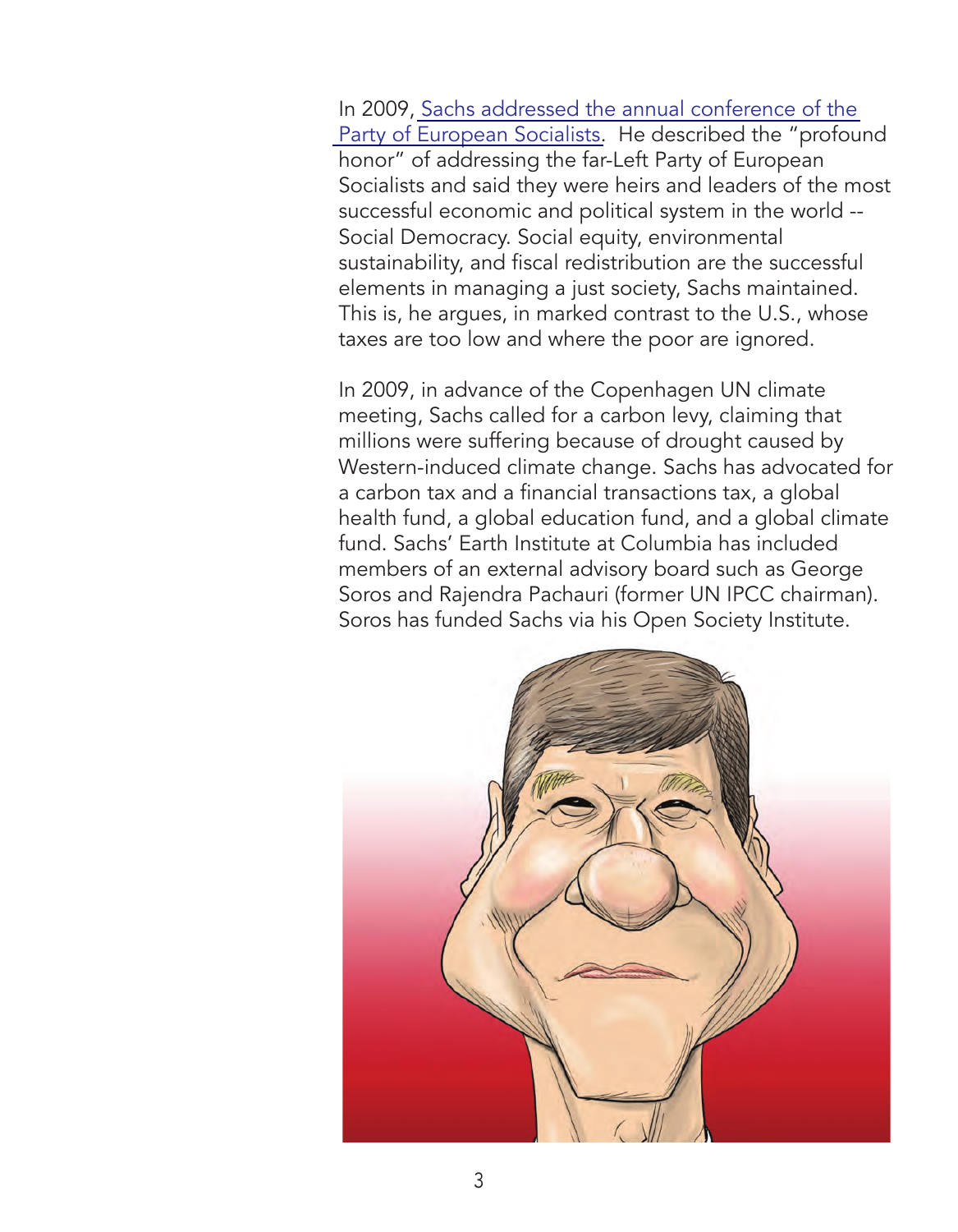German climate adviser Hans Joachim Schellnhuber



Hans Joachim Schellnhuber, who has called for the "creation of a CO $_2$  budget for every person on the [planet,"](http://www.climatedepot.com/2009/09/06/flashback-alert-german-climate-advisor-proposes-creation-of-a-co2-budget-for-every-person-on-planet/) was appointed a member of the Pontifical Academy of Sciences in June 2015 and was one of the four presenters of Pope Francis' new encyclical on the environment. Schellnhuber was also a key player at the Vatican climate presentation in 2014.

[Schellnhuber is an atheist who believes in "Gaia,](http://www.climatedepot.com/2015/06/23/popes-key-science-advisor-hans-schellnhuber-is-an-atheist-who-believes-in-gaia-but-not-in-god/) but not in God." In 2015, Schellnhuber boasted about having climate skeptics [excluded from participating in drafting the](http://www.climatedepot.com/2015/06/30/vatican-advisor-hans-schellnhuber-boasts-of-having-skeptics-excluded-from-participating-in-drafting-climate-encyclical/)  [Pope's climate encyclical.](http://www.climatedepot.com/2015/06/30/vatican-advisor-hans-schellnhuber-boasts-of-having-skeptics-excluded-from-participating-in-drafting-climate-encyclical/) The April 2015 Vatican climate summit in Rome banned a skeptical French scientist from attending because the organizers reportedly ["did not want](http://www.climatedepot.com/2015/06/20/update-vatican-banned-skeptical-french-scientist-from-climate-summit-they-did-not-want-to-hear-an-off-note/)  [to hear an off note"](http://www.climatedepot.com/2015/06/20/update-vatican-banned-skeptical-french-scientist-from-climate-summit-they-did-not-want-to-hear-an-off-note/) during the summit.

Schellnhuber is a scientific activist who is mocked even by his fellow warmist colleagues. See: [Warmist Ray Bradley](http://www.climatedepot.com/2011/11/29/consensus-warmist-ray-bradley-trashes-prominent-warmist-hans-joachim-schellnhuber-for-spouting-bullshit-phil-jones-says-we-all-agree-on-that/)  [trashes prominent warmist Hans Joachim Schellnhuber for](http://www.climatedepot.com/2011/11/29/consensus-warmist-ray-bradley-trashes-prominent-warmist-hans-joachim-schellnhuber-for-spouting-bullshit-phil-jones-says-we-all-agree-on-that/) ["spouting bullsh\\*t"; Phil Jones says "We all agree on](http://www.climatedepot.com/2011/11/29/consensus-warmist-ray-bradley-trashes-prominent-warmist-hans-joachim-schellnhuber-for-spouting-bullshit-phil-jones-says-we-all-agree-on-that/) [that."](http://www.climatedepot.com/2011/11/29/consensus-warmist-ray-bradley-trashes-prominent-warmist-hans-joachim-schellnhuber-for-spouting-bullshit-phil-jones-says-we-all-agree-on-that/)

At a meeting in Japan in 2004, [Scientist Tom Wigley found](http://www.climatedepot.com/2011/12/04/2004-tom-wigley-goes-to-a-meeting-in-japan-finds-that-prominent-eu-warmist-schellnhuber-is-a-bit-of-a-laughing-stock-among-these-people/)  [prominent EU warmist Schellnhuber to be "a bit of a](http://www.climatedepot.com/2011/12/04/2004-tom-wigley-goes-to-a-meeting-in-japan-finds-that-prominent-eu-warmist-schellnhuber-is-a-bit-of-a-laughing-stock-among-these-people/)  [laughing stock among these people."](http://www.climatedepot.com/2011/12/04/2004-tom-wigley-goes-to-a-meeting-in-japan-finds-that-prominent-eu-warmist-schellnhuber-is-a-bit-of-a-laughing-stock-among-these-people/)

[Schellnhuber has also declared human society needs to be](http://www.climatedepot.com/2011/03/30/another-german-will-unveil-a-master-plan-for-a-transformation-of-society-climate-advisor-hans-schellnhuber-declares-human-society-needs-to-be-managed-by-elite-group-of-wise-men/)  [managed by an elite group of "wise men."](http://www.climatedepot.com/2011/03/30/another-german-will-unveil-a-master-plan-for-a-transformation-of-society-climate-advisor-hans-schellnhuber-declares-human-society-needs-to-be-managed-by-elite-group-of-wise-men/) He referred to this idea as his "master plan" for the "great transformation" of global society.

Schellnhuber's views on population also are at odds with Catholic teachings. Echoing the claims of overpopulation guru Paul Ehrlich, he has [claimed that when the Earth](http://www.climatedepot.com/2015/06/21/vaticans-newest-global-warming-extremist-calls-critics-vicious-liars/)  [reaches nine billion people, which is projected to occur](http://www.climatedepot.com/2015/06/21/vaticans-newest-global-warming-extremist-calls-critics-vicious-liars/)  [soon,](http://www.climatedepot.com/2015/06/21/vaticans-newest-global-warming-extremist-calls-critics-vicious-liars/) "the Earth will explode" due to resource depletion. Schellnhuber also berates those who disagree with him, calling his critics "vicious liars" and mocking Americans as ["climate illiterate"](http://www.climatedepot.com/2009/09/29/americans-are-climate-illiterate-claims-german-climate-advisor-schellnhuber/) for being skeptics.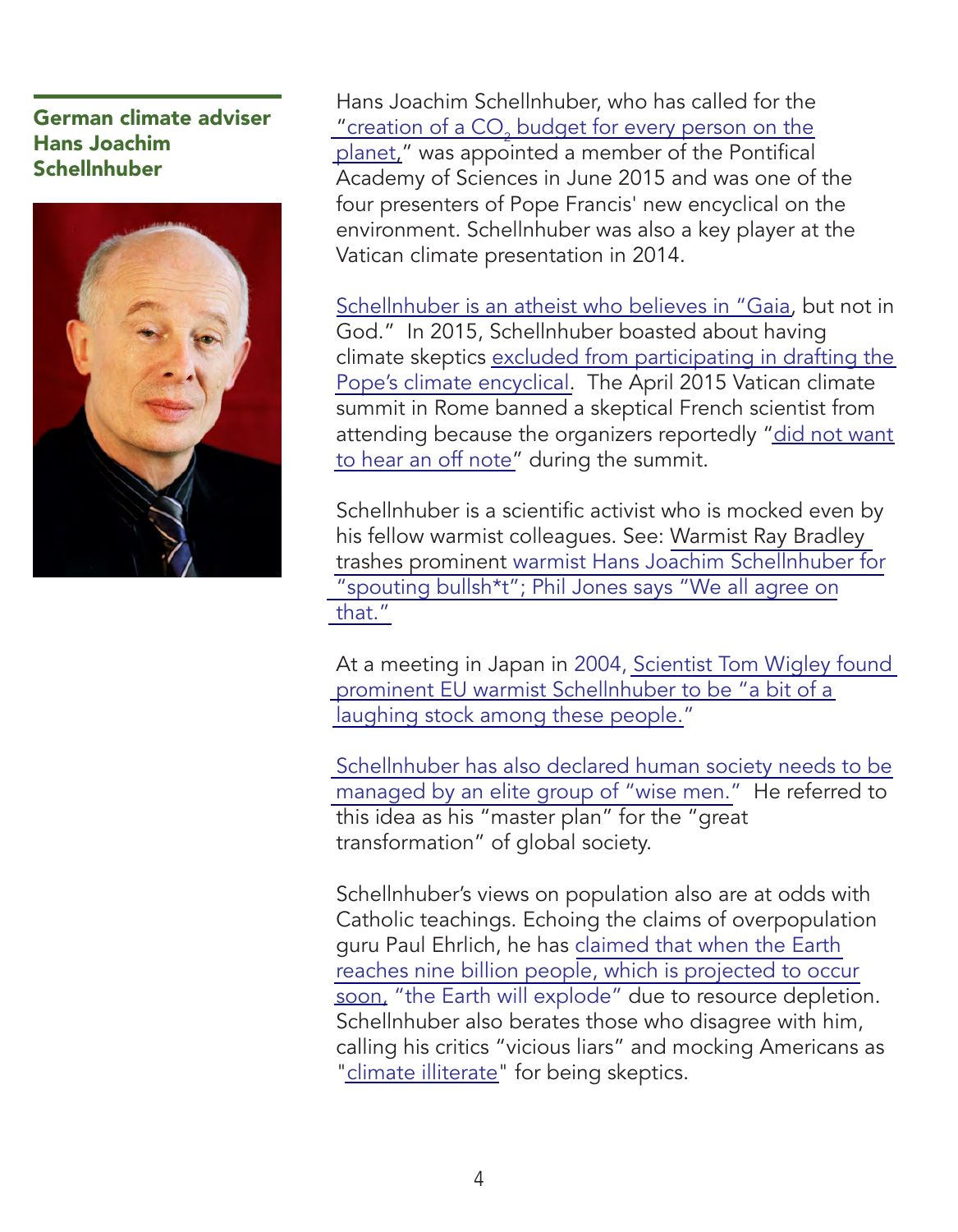

Naomi Oreskes Climate historian Naomi Oreskes has been actively involved in helping produce the Papal encyclical. Oreskes wrote the introduction to Pope Francis' book version of the encyclical. See: [Papal Encyclical book w/](http://www.climatedepot.com/2015/07/15/every-catholics-worst-nightmare-coming-soon-papal-encyclical-forward-by-naomi-oreskes/) introduction by [Naomi Oreskes.](http://www.climatedepot.com/2015/07/15/every-catholics-worst-nightmare-coming-soon-papal-encyclical-forward-by-naomi-oreskes/)

> Oreskes is perhaps best known for her calls for placing restrictions on the freedom of speech of global warming skeptics. Oreskes believes climate skeptics who dissent from the UN/Gore climate alarmist point of view should be prosecuted as mobsters for their tobacco lobbyist style tactics. See: [Merchants of Smear: Prosecute Skeptics Like](http://www.climatedepot.com/2014/02/24/merchants-of-smear-prosecute-skeptics-like-gangsters-warmist-naomi-oreskes-likes-the-idea-of-having-climate-deniers-prosecuted-under-the-rico-act-racketeer-influenced-and-corrupt-organizations/)  [Gangsters?! Warmist Naomi Oreskes likes the idea of](http://www.climatedepot.com/2014/02/24/merchants-of-smear-prosecute-skeptics-like-gangsters-warmist-naomi-oreskes-likes-the-idea-of-having-climate-deniers-prosecuted-under-the-rico-act-racketeer-influenced-and-corrupt-organizations/)  [having climate 'deniers' prosecuted under the RICO act](http://www.climatedepot.com/2014/02/24/merchants-of-smear-prosecute-skeptics-like-gangsters-warmist-naomi-oreskes-likes-the-idea-of-having-climate-deniers-prosecuted-under-the-rico-act-racketeer-influenced-and-corrupt-organizations/)  [\(Racketeer Influenced and Corrupt Organizations Act\).](http://www.climatedepot.com/2014/02/24/merchants-of-smear-prosecute-skeptics-like-gangsters-warmist-naomi-oreskes-likes-the-idea-of-having-climate-deniers-prosecuted-under-the-rico-act-racketeer-influenced-and-corrupt-organizations/)

> Critics of Oreskes fired back that it is Oreskes herself – not the skeptics -- [who uses the tactics of the tobacco lobby.](http://www.climatedepot.com/2015/03/06/naomi-oreskes-the-merchant-of-doubt-herself-uses-tactics-of-the-tobacco-lobby/) As a researcher, Oreskes' body of work has not fared well among her peers. She has been criticized by warmist and skeptical scientists alike. See: [Statistician from the U. of](http://www.climatedepot.com/2015/02/03/statistician-from-the-u-of-mass-amherst-performs-very-polite-savaging-of-claims-of-naomi-oreskes/)  [Mass Amherst performs very polite savaging of claims of](http://www.climatedepot.com/2015/02/03/statistician-from-the-u-of-mass-amherst-performs-very-polite-savaging-of-claims-of-naomi-oreskes/)  [Naomi Oreskes.](http://www.climatedepot.com/2015/02/03/statistician-from-the-u-of-mass-amherst-performs-very-polite-savaging-of-claims-of-naomi-oreskes/)

[Warmist scientist Tom Wigley wrote that Oreskes' work is](http://www.climatedepot.com/2013/03/13/climategate-30-tom-wigley-says-warmist-naomi-oreskes-work-is-useless/)  ["useless".](http://www.climatedepot.com/2013/03/13/climategate-30-tom-wigley-says-warmist-naomi-oreskes-work-is-useless/) Wigley wrote: "Analyses like these by people who don't know the field are useless. A good example is Naomi Oreskes' work."

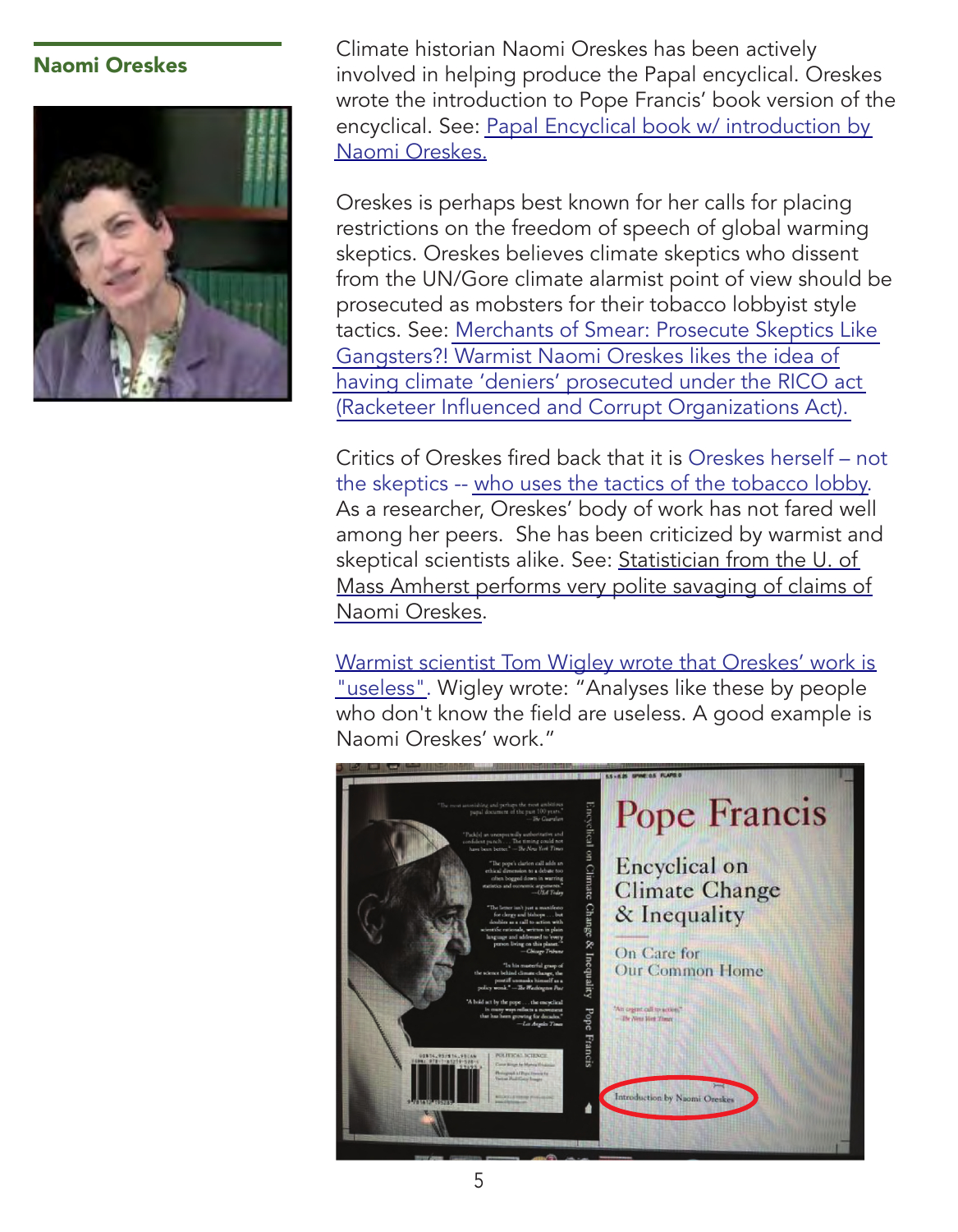[Warmist scientist William M. Connolley slammed Oreskes](http://www.climatedepot.com/2010/07/06/warmist-vs-warmist-william-m-connolley-slams-naomi-oreskes-for-silly-and-shoddy-work-oreskes-email-noreskesucsdedu/)  [for "silly" and "shoddy" work.](http://www.climatedepot.com/2010/07/06/warmist-vs-warmist-william-m-connolley-slams-naomi-oreskes-for-silly-and-shoddy-work-oreskes-email-noreskesucsdedu/) Connolley, a former UN IPCC scientist, wrote that he "eventually concluded that Oreskes was hopelessly wrong." He explained that a highprofile Oreskes "paper seems to have been written around pre-arranged conclusions...it is unlikely that anyone outside the incestuous field of climate history scholarship will notice or care."

Others have been equally as uncharitable in describing Oreskes' research. See: [Warmist Naomi Oreskes taken](http://www.climatedepot.com/2015/01/07/warmist-naomi-oreskes-taken-down-for-consistently-misrepresents-the-meaning-of-statistical-significance-and-confidence-intervals-oreskes-the-historian-gets-the-history-wrong/)  [down -- "consistently misrepresents the meaning of](http://www.climatedepot.com/2015/01/07/warmist-naomi-oreskes-taken-down-for-consistently-misrepresents-the-meaning-of-statistical-significance-and-confidence-intervals-oreskes-the-historian-gets-the-history-wrong/)  [statistical significance and confidence intervals" –](http://www.climatedepot.com/2015/01/07/warmist-naomi-oreskes-taken-down-for-consistently-misrepresents-the-meaning-of-statistical-significance-and-confidence-intervals-oreskes-the-historian-gets-the-history-wrong/)  ["Oreskes, the historian, gets the history wrong"](http://www.climatedepot.com/2015/01/07/warmist-naomi-oreskes-taken-down-for-consistently-misrepresents-the-meaning-of-statistical-significance-and-confidence-intervals-oreskes-the-historian-gets-the-history-wrong/)

Oreskes has been undeterred, continually ratcheting up climate alarmism to the point of silliness. See: [Forget Polar](http://www.climatedepot.com/2014/09/02/forget-polar-bears-cats-dogs-to-die-warmist-naomi-oreskes-prophesizes-the-climate-deaths-of-puppies-and-kittens/)  [Bears, cats & dogs to die! Warmist Naomi Oreskes](http://www.climatedepot.com/2014/09/02/forget-polar-bears-cats-dogs-to-die-warmist-naomi-oreskes-prophesizes-the-climate-deaths-of-puppies-and-kittens/)  [prophesizes the climate deaths of puppies and kittens](http://www.climatedepot.com/2014/09/02/forget-polar-bears-cats-dogs-to-die-warmist-naomi-oreskes-prophesizes-the-climate-deaths-of-puppies-and-kittens/) – Oreskes: "The loss of pet cats and dogs garnered particular attention among wealthy Westerners, but what was anomalous in 2023 soon became the new normal." Sadly, Pope Francis is allowing Oreskes, who equates climate change to a "Nazi atomic bomb," to write the introduction to the book form of his encyclical.



**Prof. Peter Wadhams** Another key advisor to Pope Francis is Cambridge University Professor Peter Wadhams. Wadhams is a scientist and activist whose views are so extreme that even many of his fellow global warming advocates distance themselves from him. In 2014, NASA's lead global warming scientist Dr. Gavin Schmidt ridiculed Wadhams for ["using graphs with ridiculous projections with no basis](http://www.climatedepot.com/2014/10/08/warmists-attack-fellow-warmist-prof-peter-wadhams-for-using-graphs-with-ridiculous-projections-with-no-basis-in-physics/)  [in physics."](http://www.climatedepot.com/2014/10/08/warmists-attack-fellow-warmist-prof-peter-wadhams-for-using-graphs-with-ridiculous-projections-with-no-basis-in-physics/)

> Wadhams's fellow warmist colleagues have also piled on and ridiculed him, claiming Wadhams "uses anecdotal...very, very poor data; not credible plots...no physics behind his extrapolations." One of his colleagues even chided: "Hasn't Wadhams already predicted four of the last zero ice-free summers?"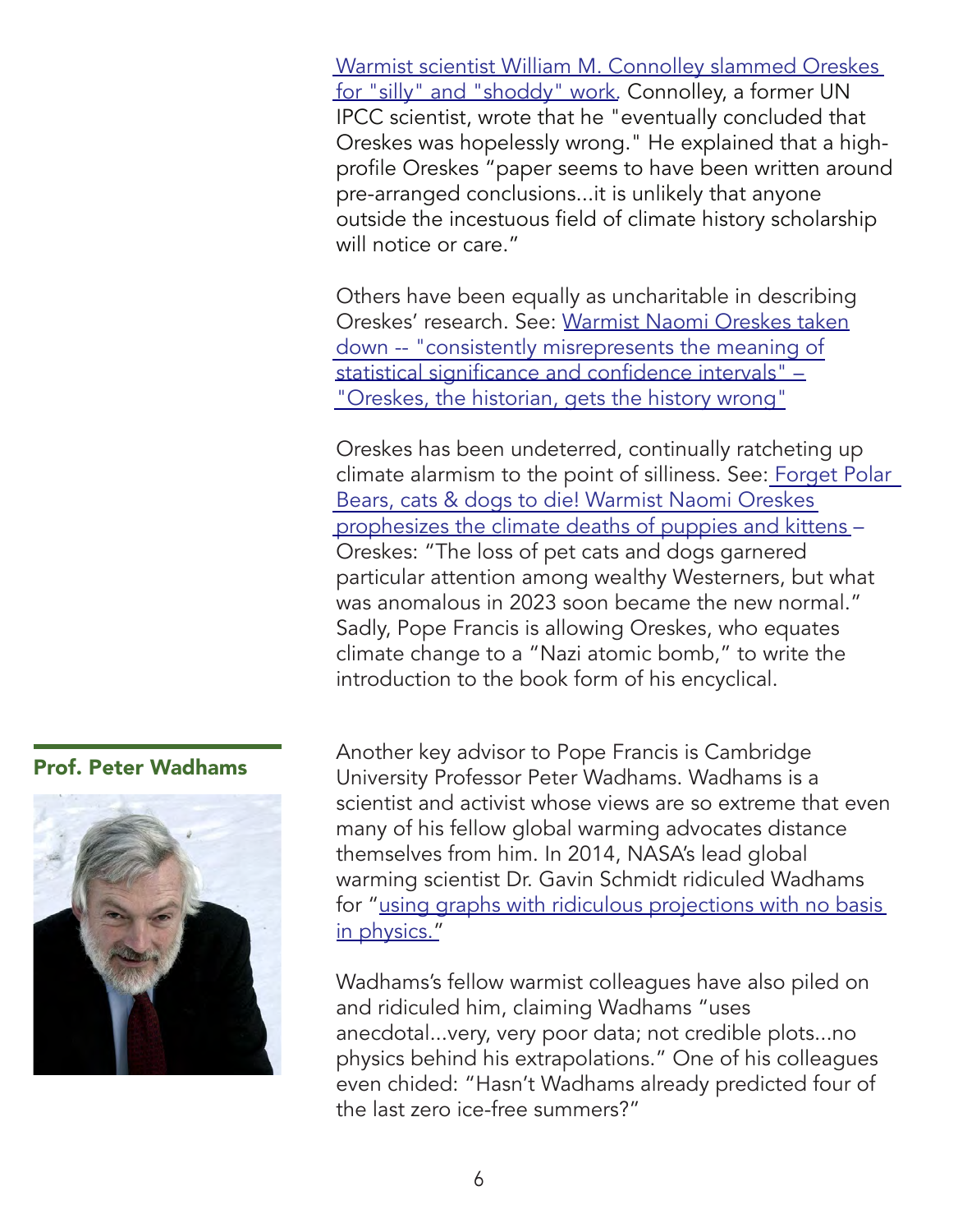Wadhams was at the center of international controversy in 2015, when he suggested three global warming scientists were assassinated by the oil industry. These claims were wholly unsubstantiated. See: [Cambridge professor Peter](http://www.climatedepot.com/2015/07/26/cambridge-professor-peter-wadhams-insists-three-scientists-have-been-assassinated/)  [Wadhams insists three scientists have been assassinated.](http://www.climatedepot.com/2015/07/26/cambridge-professor-peter-wadhams-insists-three-scientists-have-been-assassinated/) Wadhams later tried to claim his comments about the deaths were "completely off the record."

Other colleagues have also criticized Wadhams. See: [German Scientists: Former IPCC Author Peter Wadhams](http://www.climatedepot.com/2015/08/07/german-scientists-former-ipcc-author-peter-wadhams-showing-pattern-of-irrationality-extremely-far-fringe-corner/)  [Showing Pattern Of Irrationality …"Extremely Far-Fringe](http://www.climatedepot.com/2015/08/07/german-scientists-former-ipcc-author-peter-wadhams-showing-pattern-of-irrationality-extremely-far-fringe-corner/) [Corner"](http://www.climatedepot.com/2015/08/07/german-scientists-former-ipcc-author-peter-wadhams-showing-pattern-of-irrationality-extremely-far-fringe-corner/)

Pope Francis has also reached out to climate activist and anti-capitalist crusader Naomi Klein. See: [Pope Francis](http://www.climatedepot.com/2015/06/27/pope-francis-recruits-ferocious-critic-of-capitalism-naomi-klein-in-climate-battle/)  [recruits 'ferocious critic' of capitalism — Naomi Klein — in](http://www.climatedepot.com/2015/06/27/pope-francis-recruits-ferocious-critic-of-capitalism-naomi-klein-in-climate-battle/)  [climate battle](http://www.climatedepot.com/2015/06/27/pope-francis-recruits-ferocious-critic-of-capitalism-naomi-klein-in-climate-battle/)

Klein was brought into the Vatican climate process by one of the Pope's key aides, Cardinal Peter Turkson, to lead a high-level conference. Klein, described by the Washington Post as a "secular" feminist, is a ["ferocious critic"](http://www.climatedepot.com/2015/06/27/pope-francis-recruits-ferocious-critic-of-capitalism-naomi-klein-in-climate-battle/) of 21st century capitalism. Klein believes: "[To fight climate change](http://www.climatedepot.com/2015/05/10/naomi-klein-to-fight-climate-change-we-must-fight-capitalism/)  [we must fight capitalism.](http://www.climatedepot.com/2015/05/10/naomi-klein-to-fight-climate-change-we-must-fight-capitalism/)" Klein explained: ["There is still](http://www.climatedepot.com/2015/02/03/warmist-naomi-klein-there-is-still-time-to-avoid-catastrophic-warming-but-not-within-the-rules-of-capitalism/)  [time to avoid catastrophic warming but not within the](http://www.climatedepot.com/2015/02/03/warmist-naomi-klein-there-is-still-time-to-avoid-catastrophic-warming-but-not-within-the-rules-of-capitalism/) [rules of capitalism as they are currently constructed."](http://www.climatedepot.com/2015/02/03/warmist-naomi-klein-there-is-still-time-to-avoid-catastrophic-warming-but-not-within-the-rules-of-capitalism/)

Klein is author of the book, *This Changes Everything: Capitalism vs. The Climate*. She has declared that ["Capitalism is irreconcilable with a livable climate.](http://www.climatedepot.com/2014/09/18/warmist-naomi-klein-capitalism-is-irreconcilable-with-a-livable-climate-facing-climate-change-head-on-means-changing-capitalism/)" She also noted: "[Dealing with the climate crisis will require a](http://www.climatedepot.com/2014/08/30/warmist-naomi-klein-dealing-with-the-climate-crisis-will-require-a-completely-different-economic-system/)  [completely different economic system."](http://www.climatedepot.com/2014/08/30/warmist-naomi-klein-dealing-with-the-climate-crisis-will-require-a-completely-different-economic-system/) Klein's anti-capitalist advocacy clearly places her science as subservient to her politics. During the panel discussion at an event at the People's Climate March, Klein was asked: "Even if climate change issue did not exist, you would be calling for same structural changes?" Klein responded: "Yeah."

### Naomi Klein